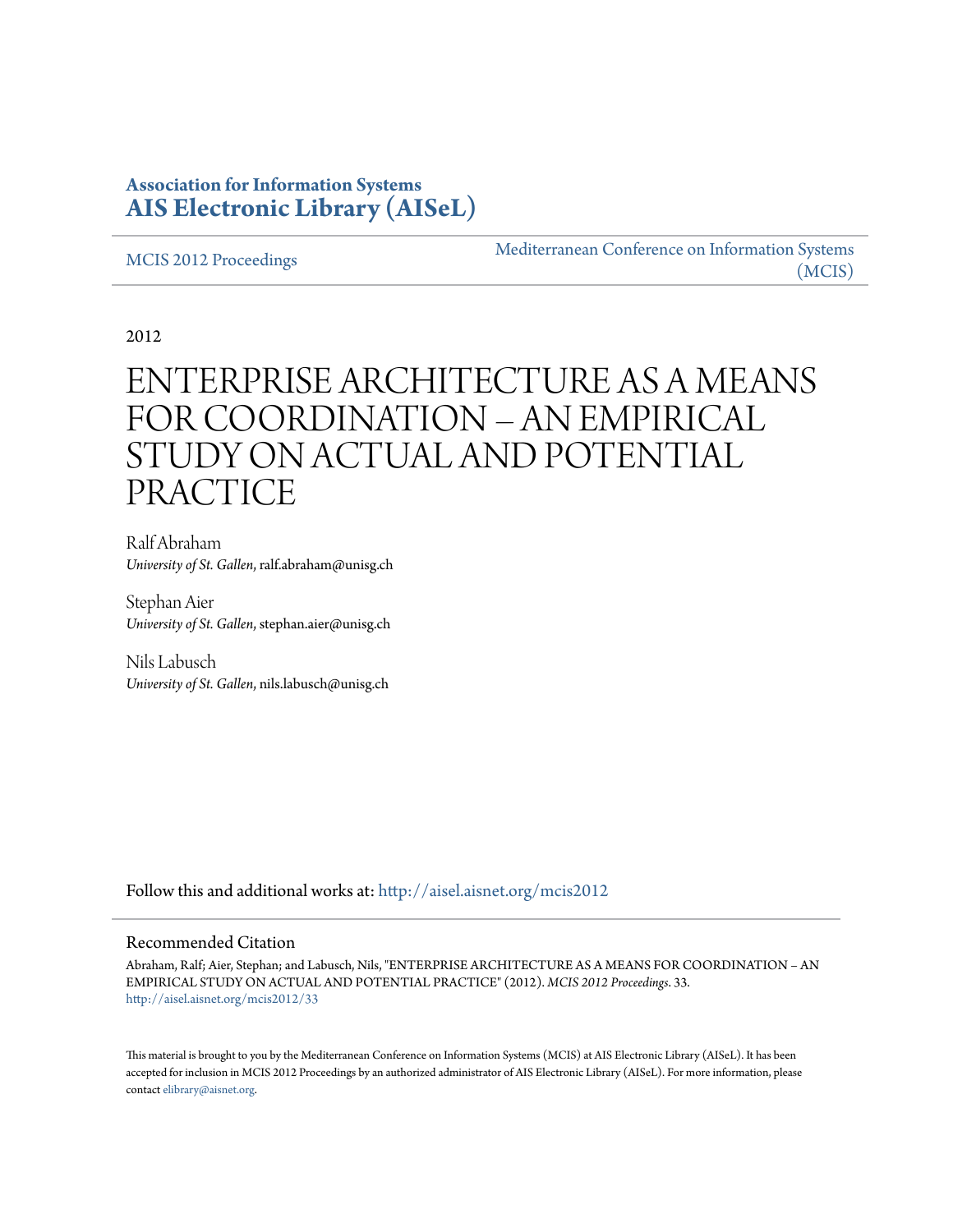# ENTERPRISE ARCHITECTURE AS A MEANS FOR COORDINATION – AN EMPIRICAL STUDY ON ACTUAL AND POTENTIAL PRACTICE

- Abraham, Ralf, University of St. Gallen, Mueller-Friedberg-Strasse 8, 9000 St. Gallen, Switzerland, ralf.abraham@unisg.ch
- Aier, Stephan, University of St. Gallen, Mueller-Friedberg-Strasse 8, 9000 St. Gallen, Switzerland, stephan.aier@unisg.ch
- Labusch, Nils, University of St. Gallen, Mueller-Friedberg-Strasse 8, 9000 St. Gallen, Switzerland, nils.labusch@unisg.ch

#### **Abstract**

*Enterprise architecture management (EAM) is considered a means to guide the alignment of businessand IT-related concerns from an enterprise-wide perspective. Our goal in this paper is to understand by which means EAM supports this coordination task today and potentially in the future. We designed a questionnaire and conducted an empirical study (n=95) with participants from the field of EAM. Based on common coordination mechanisms from literature, we analyze (1) the relation between coordination mechanism and their current EAM support, (2) to what degree participants are aware of opportunities of EAM supporting coordination mechanisms, and (3) what the perceived gap between potential and realized EAM coordination support is. An exploratory factor analysis leads to three factors that represent coordination mechanisms in enterprises. Using these factors, we group participating enterprises in three different clusters: (1) non-coordinators, (2) dominators and (3) negotiators. We find that a similar awareness of opportunities exists in all three clusters, yet there are gaps in the realization of EAM coordination support: non-coordinators show the lowest realization, negotiators the highest. Based on this clustering, we provide implications on further EAM development options.*

*Keywords: enterprise architecture management, coordination mechanisms, empirical study*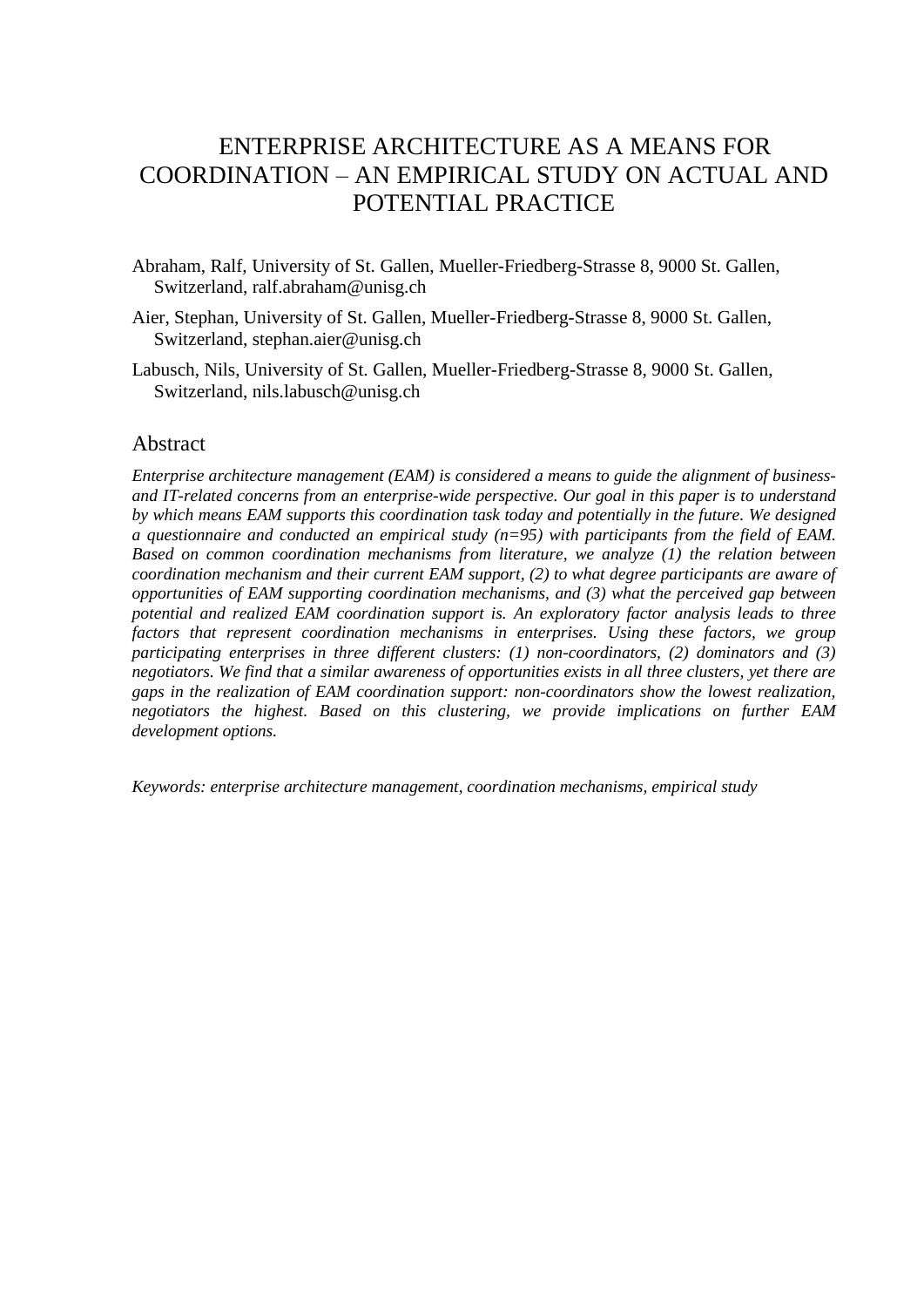# **1 INTRODUCTION**

Enterprise architecture (EA) describes the fundamental structures of an enterprise (e.g. company, government agency) and the principles guiding its evolution in a business-to-IT view [\(ISO/IEC/IEEE,](#page-9-0)  [2011\)](#page-9-0). Enterprise architecture management (EAM) is concerned with the establishment and development of EA in order to consistently respond to business and IT goals, opportunities, and necessities. As such, the notion of EAM goes beyond EA modeling and includes as one of its main goals to establish and continuously maintain alignment between business and IT aspects.

The task of alignment can be considered as a problem of managing the simultaneous development of business processes and information systems. Therefore, alignment can be seen as a coordination task, following the notion of coordination as "managing dependencies between activities" [\(Malone &](#page-10-0)  [Crowston, 1994\)](#page-10-0). Activities that need to be coordinated may be related to changes in value propositions or business processes up to changes of the supporting information systems and IT infrastructures. The involved activities will typically touch upon several additional aspects of the enterprise, such as human resourcing, finance, or reporting structures [\(Rouse, 2005\)](#page-10-1).

While EAM is seen by many scholars as a means to support coordination [\(Lankhorst, 2005;](#page-9-1) [Ross et](#page-10-2)  [al., 2006;](#page-10-2) [Pulkkinen et al., 2007;](#page-10-3) [Op't Land et al., 2009\)](#page-10-4), the issue of coordination between different organizational units and stakeholders is still seen as one of the most important issues to be addressed by future EAM research [\(Niemi, 2007;](#page-10-5) [Lucke et al., 2010\)](#page-9-2). While acknowledging that coordination is a core management task and therefore supported by a variety of disciplines in an enterprise, we aim at investigating the specific kind of coordination support that EAM can provide. Building on foundational work on coordination, we aim to discuss how EAM currently supports individual coordination mechanisms, and where there are discrepancies between actual and desired support. We summarize these efforts in the following research question:

#### *RQ: How can enterprise architecture management (EAM) support coordination?*

In order to gain a broad perspective on this question we conducted a questionnaire-based survey with 95 enterprise architects. In the paper at hand, we proceed as follows. In section two we briefly discuss the foundations of EAM. In section three we present the research design, including a summary of coordination mechanisms we identified based on a literature review on coordination. In section four we present our results, followed by a discussion in section five. The paper ends with a conclusion.

# **2 BACKGROUND**

EAM has developed into an accepted practice in enterprises [\(Winter & Fischer, 2007\)](#page-10-6). During the recent decade, the development has been strongly driven by practitioners (e.g., the TOGAF Framework [\(The Open Group, 2011\)](#page-10-7)) and design oriented researchers [\(Mykhashchuk et al., 2011\)](#page-10-8).

During recent years, aspects of EAM that facilitate coordination gained attention by the research community. For example, a discussion about EA *principles* emerged (see e.g. [Proper & Greefhorst,](#page-10-9)  [2010;](#page-10-9) [Stelzer, 2010;](#page-10-10) [Aier et al., 2011;](#page-9-3) [Winter & Aier, 2011\)](#page-10-11). EA principles allow for coordination by providing guidelines and rules that help actors to take decisions leading the enterprise in the same direction of action [\(The Open Group, 2011\)](#page-10-7). Principles may be defined based on knowledge, experience and opinions of all sorts of people in an organization. This mixture of people is also the target audience of the principles [\(Proper & Greefhorst, 2010\)](#page-10-9). In such a case, principles allow for a group-controlled and consensus-oriented coordination approach. The reduction of design freedom by the provision of principles is sometimes regarded as the essence of architecture [\(Dietz & Hoogervorst,](#page-9-4)  [2008\)](#page-9-4). Another coordination approach is EA *planning* [\(Pulkkinen et al., 2007\)](#page-10-3), which produces to-be models of future EA states.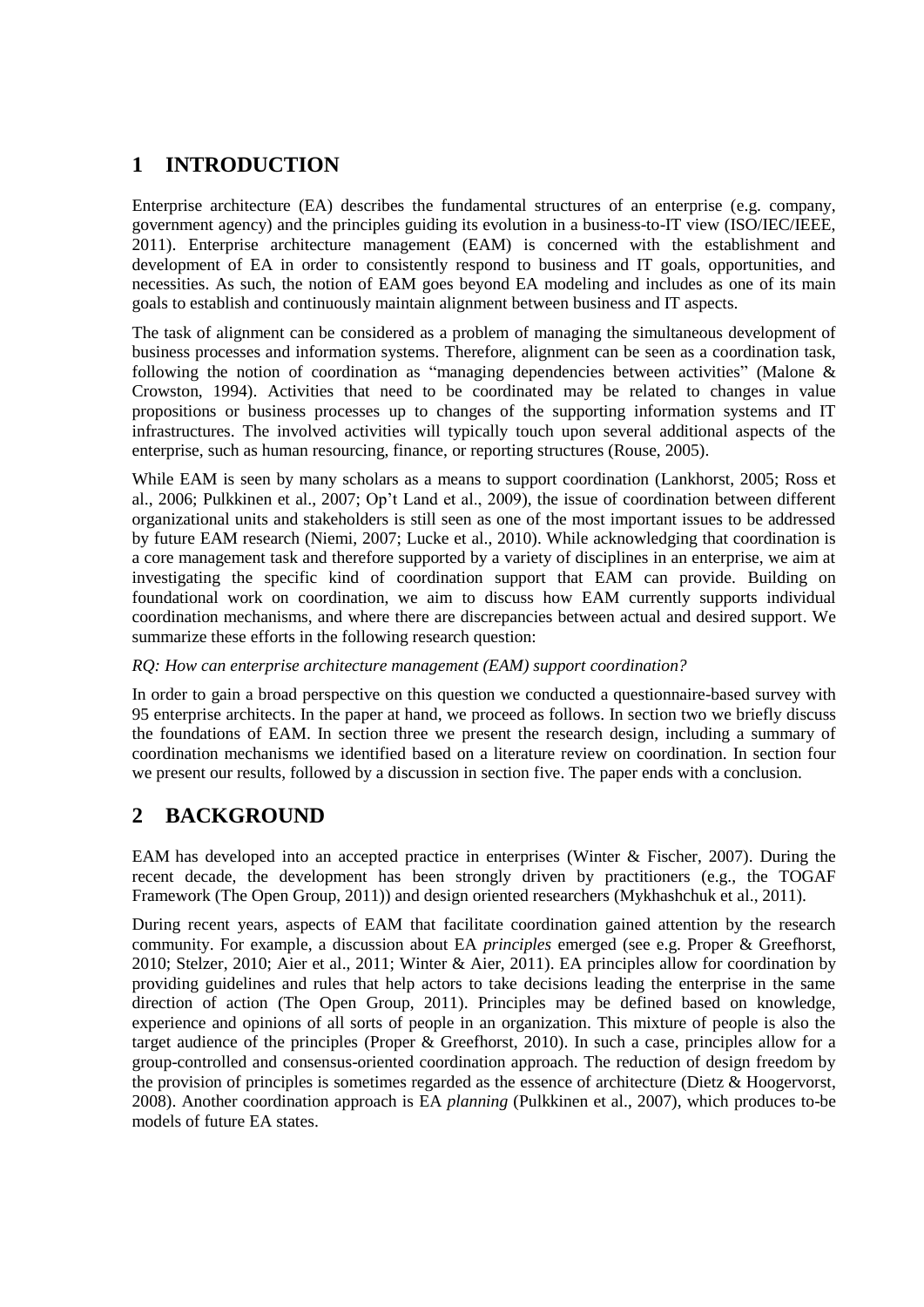Still, coordination between different units and stakeholders in an enterprise is seen as one of the most critical issues that EAM needs to address in the future [\(Niemi, 2007;](#page-10-5) [Lucke et al., 2010\)](#page-9-2). In order to systematically assess the current and possible future coordination support provided by EAM we strive for a more abstract perspective on coordination which we consider necessary in order to identify directions to further develop the coordination capabilities of EAM.

# **3 RESEARCH DESIGN**

#### **3.1 Overall Design**

In order to address our research question, we conducted a questionnaire-based survey. The rationale for choosing this instrument is to get a broad view on coordination in the field, covering a larger number of organizations. The relations we are especially interested in are illustrated in figure 1.



*Figure 1. Relations between Coordination Mechanism and EAM Support*

First, we are interested in prevalent *coordination mechanisms* and clusters of enterprises concerning these mechanisms. Second, concerning the support of EAM we are interested in the *current* and *desired support by EAM* within these enterprise clusters. The relation between the prevalent coordination mechanism and the current support by EAM we consider to be the *ability to operate*. The relation between the prevalent coordination mechanism and the desired support concerning the coordination mechanism we consider to be the *awareness of opportunities*. Between the current and the desired support of coordination by EAM there might be a *gap in realization*.

#### <span id="page-3-0"></span>**3.2 Foundations of Coordination**

In their work on coordination theory, Malone and Crowston describe coordination as the "act of working together harmoniously" [\(Malone & Crowston, 1990\)](#page-10-12) and as "managing dependencies between activities" [\(Malone & Crowston, 1994\)](#page-10-0). Coordination is found to be a key process in various fields, ranging from the management of shared resources in computer science to coordinating activities in an organizational context.

Coordination can be achieved through different mechanisms. Several scholars such as March and Simon [\(1958\)](#page-10-13), Thompson [\(1967\)](#page-10-14) and Mintzberg [\(1983\)](#page-10-15) have identified coordination mechanisms in organizations and provided classification systems for these mechanisms. Martinez and Jarillo [\(1989\)](#page-10-16) provide an extensive review of the literature on coordination mechanisms in multinational corporations. Their work is still considered relevant regarding the classification of coordination mechanisms [\(Schmid & Kretschmer, 2009\)](#page-10-17). Martinez and Jarillo [\(1989\)](#page-10-16) synthesize two primary classes of coordination mechanisms: (1) *structural* and (2) *informal mechanisms*. Since coordination mechanisms are regarded as tools to achieve integration of organizational units, they are not limited to multinational corporations, but may be found in all kinds of organizations. Table 1 provides an overview of this classification. A detailed discussion may be found in Martinez and Jarillo [\(1989\)](#page-10-16).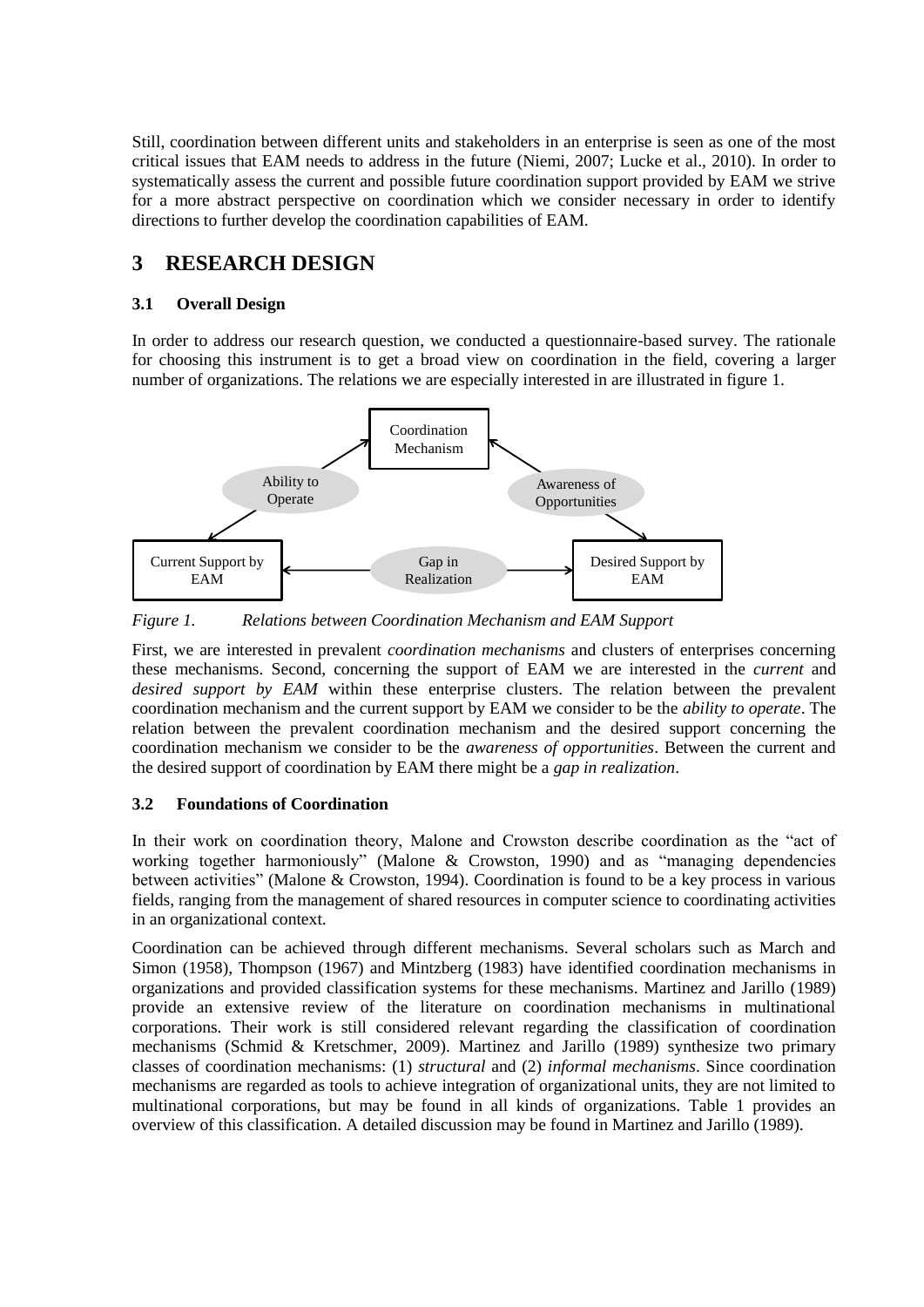| <b>Structural mechanisms</b>                                | Informal mechanisms                         |
|-------------------------------------------------------------|---------------------------------------------|
| (1) Departmentalization or grouping of organizational units | (6) Lateral or cross-departmental relations |
| (2) Centralization or decentralization of decision making   | (7) Informal communication                  |
| (3) Formalization and standardization                       | (8) Socialization                           |
| (4) Planning                                                |                                             |
| (5) Output and behaviour control                            |                                             |

*Table 1. Overview of coordination mechanisms (see Martinez and Jarillo [\(1989\)](#page-10-16))*.

The numerical order of the mechanisms from 1 through 8 indicates both a *rising effort in implementation* and an increasing *complexity level of strategies* they are able to support: While simple strategies can be coordinated using structural mechanisms only, more complex strategies demand the additional use of informal mechanisms of coordination. Informal coordination mechanisms are more costly, but at the same time capable of supporting more complex strategies than structural coordination mechanisms.

#### **3.3 Questionnaire Design and Data Set**

The participants were enterprise architects, consultants and further experts concerned with EAM. More than half of the participants (53.7%) belong to the group of corporate users. Consultants and vendors account for 37.9%. The remainder of the participant stated belonging to some other group. Consultants and other experts were specifically instructed to answer the questionnaire from the perspective of the customer project they were most knowledgeable about. We conducted the survey during an event held in Switzerland in late 2011. The questionnaire was administered in German language. The parts of the questionnaire that are reported in this paper have been translated to English. Participants of the survey were mostly employed in mid-level management positions in their respective organizations. We collected 95 questionnaires which the participants filled in during the event. The researchers were present at the event in order to provide assistance if questions were not understood properly.

For general information on the involved enterprises, we asked respondents about the size and industries of their organizations. We adopted the categorizations provided by Eurostat [\(2008\)](#page-9-5) and the European Commission [\(2005\)](#page-9-6). The majority of questionnaires were filled in by participants working for large enterprises: 38 questionnaires indicate an enterprise size between 1000 and 4999 employees, 37 a size of over 5000 employees. Regarding industries, enterprises from the insurance industry (25), information and communication systems industry (ICT; 21) financial services industry (20) form the dominant parts.

Besides general information on the participants and their organizations (such as experience with EA, personal role, industry or enterprise size and structure), the questionnaire contained statements covering the presence of individual coordination mechanisms in the organization. Respondents were also asked about current and desired EA support for these mechanisms. In each case, answers were given on a 5-point Likert scale [\(Likert, 1932\)](#page-9-7) ranging from no agreement (1) to full agreement (5).

# **4 RESULTS**

In this section, we will present the results of our survey. We identify several clusters of enterprises in respect to the coordination mechanisms used, and discuss how EAM may support these.

#### **4.1 Coordination Mechanisms**

In order to identify the underlying dimensions of the coordination mechanisms used, we applied an exploratory *factor analysis* using principal component analysis. The goal of this analysis method is to extract a number of latent factors from the variables in the data set. Missing values have been excluded pair-wise from the factor analysis. This resulted in the exclusion of 3 cases, leaving 92 cases. The data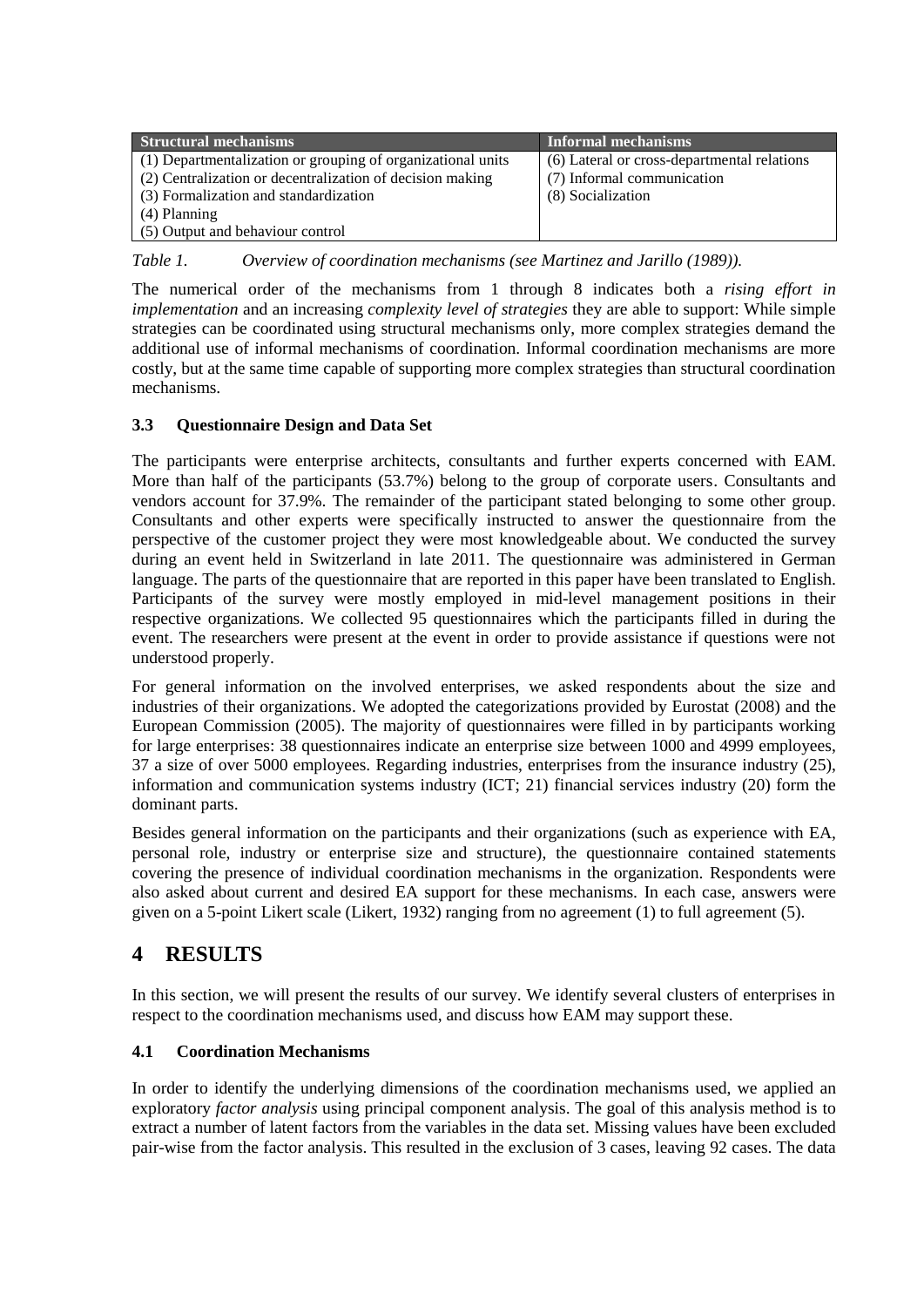set at hand met two important quality criteria that determine its suitability for factor analysis: First, the percentage of non-diagonal elements of the anti-image covariance matrix that are non-zero  $(0.09)$  has to be below a threshold of 25% [\(Dziuban & Shirkey, 1974\)](#page-9-8). This holds true for our data set. Second, the Kaiser-Mayer-Olkin criterion for measuring sampling adequacy is 0.760, which defines the intercorrelation of the factors as "middling" [\(Kaiser & Rice, 1974\)](#page-9-9). This is also considered in the acceptable range. We therefore consider our data set suitable for a factor analysis.

We used Varimax rotation with Kaiser normalization for the factor analysis. Item 1.11, concerning the control of compliance with formal hierarchies and standards has been dropped because it did not contribute to the factor identification. This has led to 3 factors for the remaining 10 items, which account for 63.5 percent of the total variance.

The 10 items and the corresponding factor loadings are presented in table 2. For each item, the factor it is assigned to is marked in grey.

|      |                                                                                                       | Factor  |         |         |
|------|-------------------------------------------------------------------------------------------------------|---------|---------|---------|
|      | <b>Item ID</b> Item Description                                                                       |         | 2       | 3       |
| 1.1  | Existence of a communication-fostering corporate culture                                              | .846    | $-.129$ | .139    |
| 1.2  | Strong identification with the values and goals of our company                                        | .761    | .004    | .157    |
| 1.3  | Participation in company-wide meetings (e.g. by supervisors)                                          | .570    | $-.128$ | .351    |
| 1.4  | Heavy use of planning tools such as strategic planning or budgeting                                   | .547    | .132    | .060    |
| 1.5  | High degree of discretion in relation to work granted by supervisors                                  | .541    | $-.496$ | .052    |
| 1.6  | Reliance on formal rules and standards                                                                | .055    | .881    | $-.058$ |
| 1.7  | Strict adherence to formal hierarchies and official channels                                          | $-.024$ | .840    | $-.029$ |
| 1.8  | Designated liaison roles to other departments, independent of the hierarchy                           | .008    | $-122$  | .893    |
| 1.9  | Strong contact with other organizational units, even outside the official<br>organizational structure | .342    | .250    | .696    |
| 1.10 | Provision of cross-departmental teams to tackle tasks and challenges                                  | .390    | $-.395$ | .631    |
|      | Cronbach's Alpha                                                                                      | .733    |         |         |

#### *Table 2. Factor results*

To test the reliability of the factor scale, we calculated Cronbach's Alpha for each factor. Values above 0.7 indicate adequate reliability, which holds true for our data set. It must be noted, however, that the values for some factors are only slightly larger than the 0.7 threshold, e.g. 0.715 for factor 3. In order to assign items to factors, factor loadings must not be below 0.3 to 0.4 [\(Hair Jr et al., 2006\)](#page-9-10). For an unambiguous assignment of an item to a factor, loadings of at least 0.5 are generally seen as the minimum threshold. This is the case for our data set, with all items assigned to their respective factors by a loading of more than 0.5. We identified the following three factors:

*Factor 1* is represented by 5 items that indicate intensive communication to reach common objectives. It could be characterized as *coordination by all-embracing decision making*. While discussing and defining goals with "all" stakeholders concerned using communication and planning instruments, employees are given high discretion in achieving these goals. An organizational environment fostering communication and identification with enterprise goals is associated with this factor. The factor is explaining approx. 34% of the variance in the dataset.

*Factor 2* is represented by 2 items and forms an antipole to the two other factors. We call this factor *coordination by vertical structure*. Items in this factor describe strict communication channels in forms of organizational hierarchy and high regulation of the work done. In contrast, items defining structured or unstructured communication have very low loadings for this factor. The factor is explaining approx. 18% of the variance in the dataset.

*Factor 3* is represented by 3 items. We consider the factor as *coordination by horizontal structure.* The factor is located in between of the two extremes represented by factors 1 and 2. Coordination is supported by communication, yet communication occurs in a more institutionalized way (e.g., via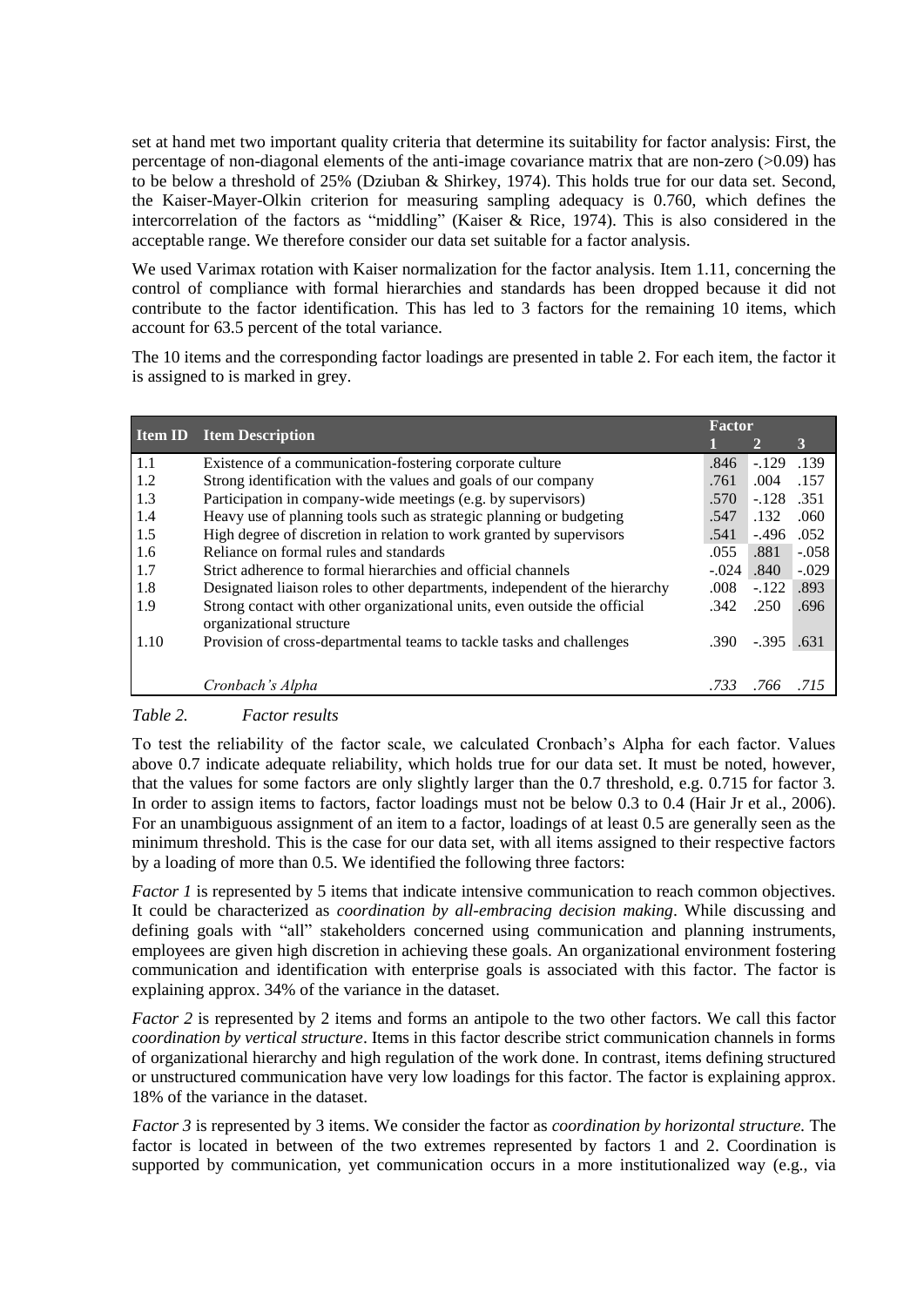boards or task forces) than in the case of factor 1. Items in this component tend to provide more guidance on the communication channels involved or the responsibilities for communication. This factor is more closely related to factor 1 than to factor 2, as can be seen by the item loadings. Two items in this factor and one item in factor 1 also have loadings of more than 0.3 for the respective other factor, while no items of either factor 1 or factor 3 have strong cross-loadings on factor 2. Overall, the factor is explaining approx. 11% of the variance in the dataset.

In order to distinguish groups of respondents that rely on similar mechanisms of coordination, we performed a *cluster analysis*. We built on the three factors identified by our exploratory factor analysis. We chose a hierarchical clustering algorithm because these algorithms do not include any exante assumptions on the eventual number of clusters [\(Hair Jr et al., 2011\)](#page-9-11). Instead, all possible clustering results are presented to the researcher. We used the "average within-group linkage" clustering algorithm and selected "squared Euclidean distance" as the distance measure. Using the agglomeration schedule and dendrogram proposed by the algorithm, we identified three clusters. Due to missing values, 3 cases had to be excluded, so the clustering was performed on the remaining 92 cases.

In order to analyze and compare the clusters, we identified their centroids, by considering the mean factor values within each cluster. This led to the following net diagram shown in figure 2.



#### *Figure 2. Net diagram of identified clusters*

We identified three clusters by applying the described method. These clusters are differentiated in the intensity the factor scores occur.

*Cluster 1* has overall small means for all three factors. Coordination by horizontal structure is almost non-existent, the other two factors roughly exist to the same weak extent. The enterprises in this cluster seem to employ a pragmatic, hands-on approach, coordinating only as much as necessary or possible. To emphasize the overall low level of coordination, we further address this cluster as *noncoordinators*.

*Cluster 2* has a high preference for coordination by vertical structure. Enterprises located in this cluster have strict hierarchies and strongly restrict freedom in decision making by applying rules and standards. Communication tends to be guided by the horizontal structure, e.g. by defining committees and official channels of communication. We further address this cluster as *dominators*.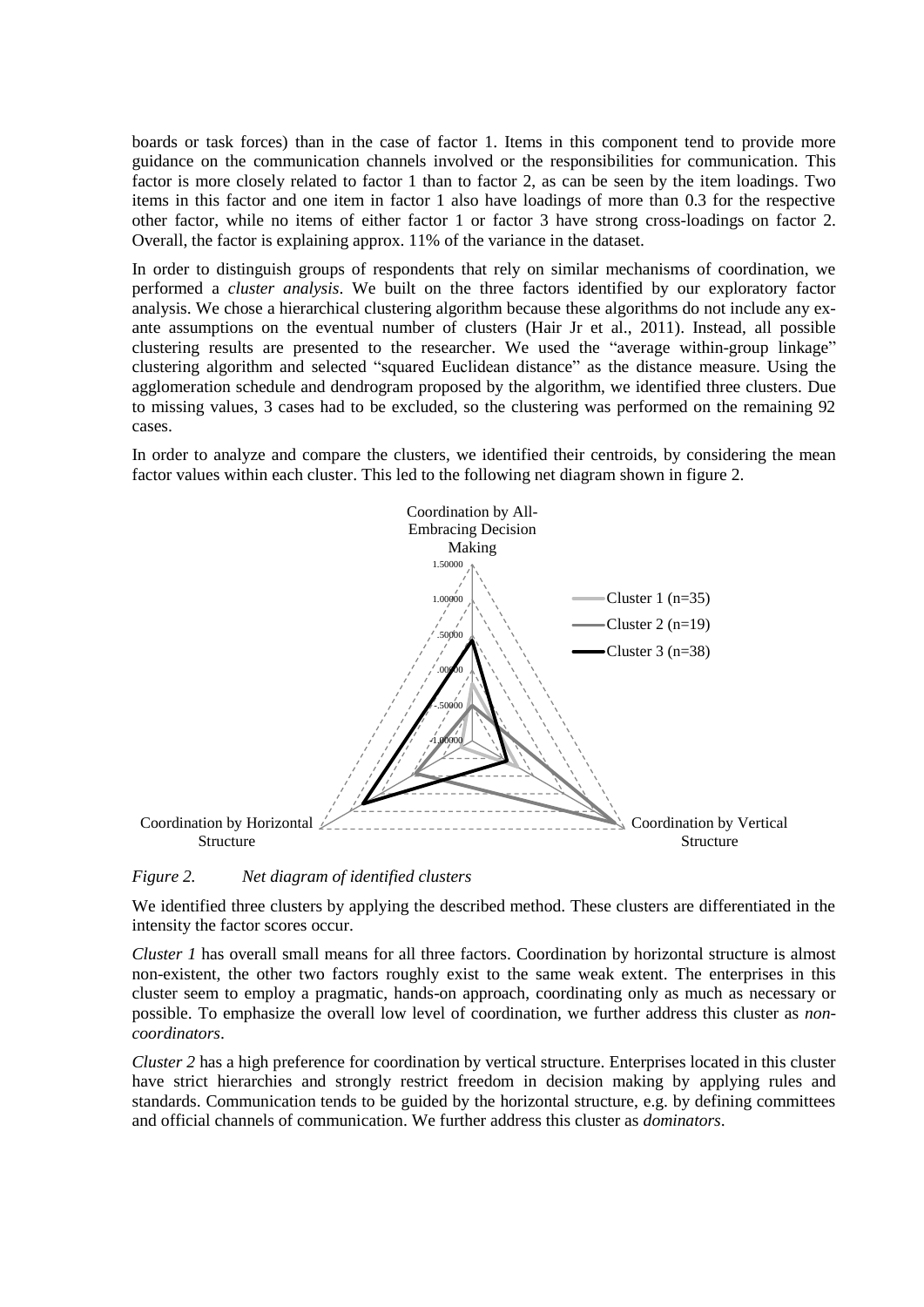*Cluster 3* includes enterprises that have formal coordination up to a certain extent, but focus more on coordinating driven by communication – either in a more structured (coordination by horizontal structure) or informal (coordination by all-embracing decision making) way. These enterprises are characterized by seeking broad consensus on planned goals and some commonly defined rules, yet they grant a high degree of discretion related to execution. We further address this cluster as *negotiators*.

While clusters two and three can in some way be considered antipoles, cluster one represents enterprises with coordination mechanisms established on a low level.

#### **4.2 Desired & Current Coordination Support by EAM**

We asked about EAM supporting coordination in another section of the questionnaire. As in the previous block, the items are designed to represent the coordination mechanisms identified in section [3.2.](#page-3-0) Values are given on a Likert scale ranging from 1 (no agreement) to 5 (full agreement). A graphical representation is given in figure 3.



*Figure 3. Means of and difference between current and desired EAM coordination support*

Concerning data across all three clusters, the biggest difference between current and desired EAM support concerns its use as a planning instrument (item 2.5).

Regarding individual clusters, *negotiators* show the highest values for both current and desired EAM coordination support, whereas the difference between current and desired support is the lowest among all three clusters. This cluster appears to group the most ambitious enterprises with respect to EAM's role in assisting coordination that have already achieved a certain degree of maturity.

The *dominators* are characterized by medium to high values regarding current EAM support of structural coordination mechanisms (items 2.1; 2.3), but comparatively low values regarding EAM support of informal mechanisms like assisting horizontally structured communication (items 2.7; 2.8) or fostering networking (items 2.6; 2.9). However, the difference between current and desired EAM support with respect to informal coordination mechanisms is among the highest for this cluster.

In the *non-coordinators* cluster, values for both current and desired EAM coordination support tend to be the lowest among all three clusters. An exception is item 2.2 (desired support for decentralized decision-making), which is a highly desired support in this cluster. This may be indicative of the autonomous nature of enterprises in this cluster and the overall low presence of coordination mechanisms.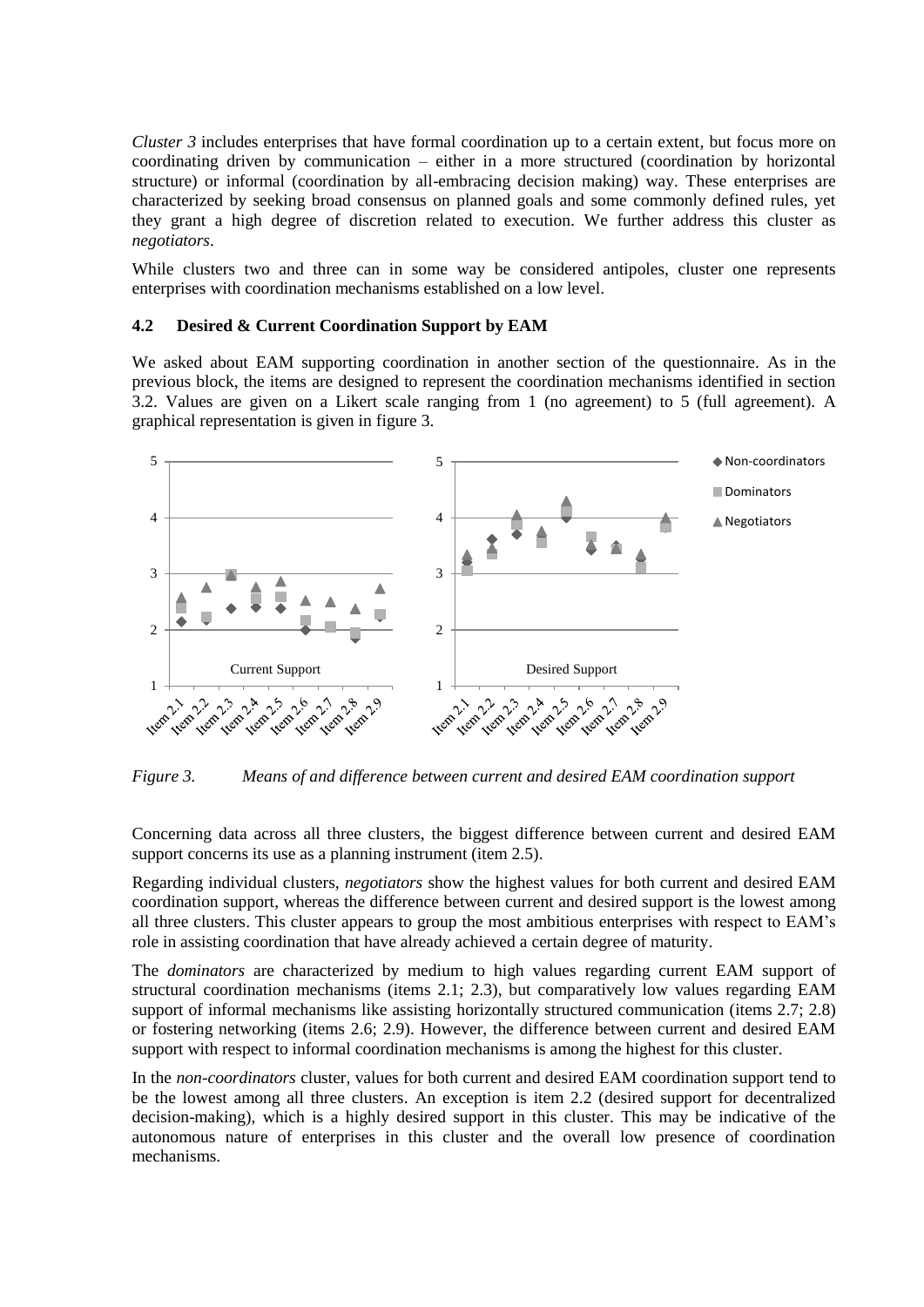# **5 DISCUSSION**

From the cluster analysis we learn that there is a gap between our clusters about the extent to which they currently support coordination by means of EAM. Hence, we conclude that enterprises have a differing *ability to operate* with their EAM approach in general. Overall, the *negotiators* show the strongest current implementation values of EAM coordination support. On the other hand, the *noncoordinators* show the smallest values, which indicates an overall lesser degree of EAM support for coordination mechanisms in this cluster, be they more structural or more informal.

Based on this perception of the current state, it is remarkable that the differences in the desired support of coordination are less strong – the three clusters show rather similar values here. Thus, an *awareness of opportunities* concerning EA and coordination exists in almost all enterprises. However, the *gap in realization* is apparent to a different extent in the three clusters. Regarding the high level of desired support across all three clusters, it must be kept in mind that the questionnaire was filled out by EA experts who are likely to have higher expectations towards EA than non-experts.

Coordinating on an enterprise level is often associated with a loss of autonomy for individual domains and organizational units in the enterprise. Possible benefits from enterprise-wide coordination need to be put in relation to the accompanying risk: high implementation efforts and possible organizational resistance. Specific stakeholders may perceive enterprise-wide coordination and the goal of global optimization as sub-optimizing their domains [\(Asfaw et al., 2009\)](#page-9-12), and may consequently not be willing to support or it. Depending on the power structures, they might even fight it. Related to the organizational structure, enterprise-level approaches concerning coordination may be considered fruitful by people in charge of organization-wide tasks, but be resisted by the strong majority of stakeholders that are concerned with a well-defined subset of the overall organization. For example, in an organization with a strong divisional structure of autonomous units, enterprise architects associated with an enterprise-level shared service unit may see coordination potential, but face considerable resistance in convincing divisional managers.

Enterprises that rely on structural coordination mechanisms like the use of standards and guidelines to coordinate can be supported by EAM principles. However, setting principles and promoting use of and compliance with them, demands horizontal mechanisms of governance and coordination, i.e. mechanisms based on institutionalized communication like committees and task forces [\(Boh & Yellin,](#page-9-13)  [2007\)](#page-9-13). By providing enterprise-level transparency, EAM may assist in establishing horizontal coordination mechanisms that eventually positively affect definition and use of principles. Stimulating coordination in a guided way may form the foundation for further networks of personal communication and dialogue.

Ultimately, general findings concerning antecedents for EAM success in general also hold true for the scenario of coordination support in particular. Namely, these antecedents are transparency on the as-is state of the enterprise, horizontal governance structures and top-management support for the EAM function [\(Radeke, 2011\)](#page-10-18).

# **6 SUMMARY & LIMITATIONS**

Our initially asked research question was how EAM can support coordination in enterprises. To address that question, we focused on the support of specific coordination mechanisms by EAM. Analyzing empirical data, we identified three factors that determine the mix of coordination mechanisms used – coordination by all-embracing decision making, coordination by vertical structure and coordination by horizontal structure. Based on these factors, we identified three clusters of enterprises (namely non-coordinators, dominators and negotiators). All clusters have a gap between realized EAM support and the desired EAM support for coordination in common. While the extent of realized EAM (thus, the ability to operate) differs between the clusters, they share a similar awareness of opportunities.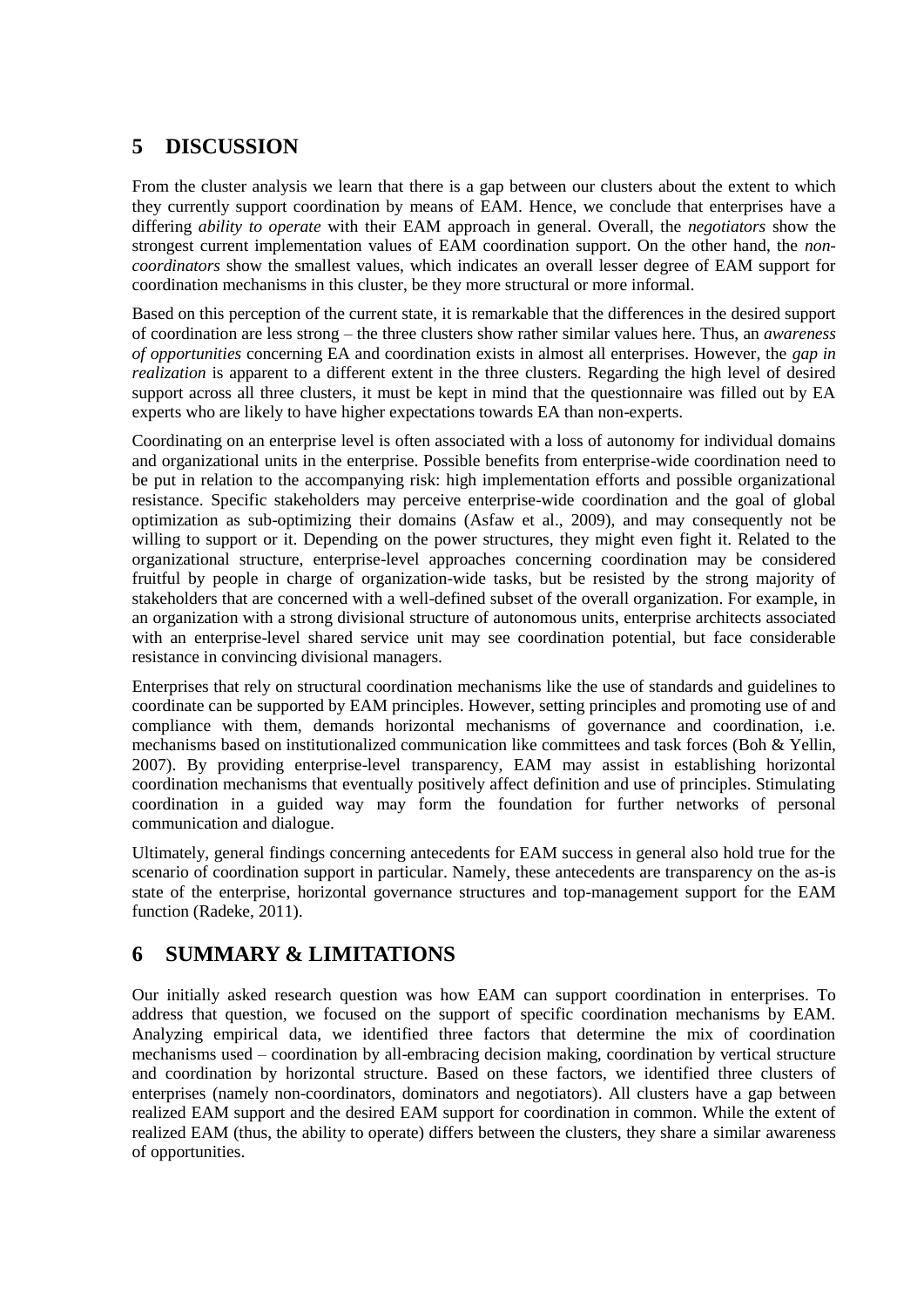The empirical study we conducted provides two contributions to EAM practice and research: (1) Identifying the mix of coordination mechanisms in enterprises as a contingency factor for EAM coordination support, and (2) clustering enterprises with respect to prevalent coordination mechanisms to draw implications for the EAM approach to be used.

While offering an initial idea on EAM coordination support based on empirical data, the current work is based on a very aggregate view of coordination mechanisms and EAM methods and models supporting these. This constitutes an important limitation of our work: While providing a first overview, the high level of abstraction clearly limits a detailed mapping of individual coordination mechanisms (e.g., planning) to concrete EAM deliverables (e.g., dependency models, principles with a certain granularity).

As future work, we therefore suggest gathering both qualitative and quantitative data on individual coordination mechanisms and their support by specific EAM deliverables.

#### Acknowledgement

*This work has been supported by the Swiss National Science Foundation (SNSF).*

#### References

- <span id="page-9-3"></span>Aier, S., Fischer, C. and Winter, R. (2011). Construction and Evaluation of a Meta-Model for Enterprise Architecture Design Principles. In Proceedings of the 10th International Conference on Wirtschaftsinformatik WI 2.011 (Bernstein, A. and Schwabe, G., Eds), 637–644, Zurich.
- <span id="page-9-12"></span>Asfaw, T., Bada, A. and Allario, F. (2009). Enablers and Challenges in Using Enterprise Architecture Concepts to Drive Transformation: Perspectives from Private Organizations and Federal Government Agencies. Journal Of Enterprise Architecture 5 (3), 18-28.
- <span id="page-9-13"></span>Boh, W. F. and Yellin, D. (2007). Using Enterprise Architecture Standards in Managing Information Technology. Journal Of Management Information Systems 23 (3), 163-207.
- <span id="page-9-4"></span>Dietz, J. L. G. and Hoogervorst, J. a. P. (2008). Enterprise ontology in enterprise engineering. In Proceedings of the 2008 ACM symposium on Applied computing, Fortaleza, Ceara, Brazil.
- <span id="page-9-8"></span>Dziuban, C. D. and Shirkey, E. C. (1974). When is a Correlation Matrix Appropriate for Factor Analysis? Psychological Bulletin 81 (6), 358-361.
- <span id="page-9-6"></span>European Commission (Ed.) (2005). The new SME definition: user guide and model declaration. Office for Official Publications of the European Communities, Luxembourg.
- <span id="page-9-5"></span>Eurostat (Ed.) (2008). NACE Rev. 2 Statistical classification of economic activities in the European Community. Luxembourg.
- <span id="page-9-10"></span>Hair Jr, J. F., Black, W. C., Babin, B. J., Anderson, R. E. and Tatham, R. L. (2006). Multivariate Data Analysis. 6. Pearson Prentice Hall, Upper Saddle River, New Jersey.
- <span id="page-9-11"></span>Hair Jr, J. F., Ringle, C. M. and Sarstedt, M. (2011). PLS-SEM: Indeed a Silver Bullet. Journal of Marketing Theory and Practice 19 (2), 139-151.
- <span id="page-9-0"></span>ISO/IEC/IEEE (2011). Systems and software engineering -- Architecture description (ISO/IEC/IEEE 42010:2011).
- <span id="page-9-9"></span>Kaiser, H. F. and Rice, J. (1974). Little Jiffy, Mark Iv. Educational and Psychological Measurement 34 (1), 111-117.
- <span id="page-9-1"></span>Lankhorst, M. (2005). Enterprise Architecture at Work: Modelling, Communication and Analysis. Springer, Berlin et al.
- <span id="page-9-7"></span>Likert, R. (1932). A Technique for the Measurement of Attitudes. Archives of Psychology 22 (140), 1- 55.
- <span id="page-9-2"></span>Lucke, C., Krell, S. and Lechner, U. (2010). Critical Issues in Enterprise Architecting – A Literature Review. In AMCIS 2010 Proceedings. Paper 305.